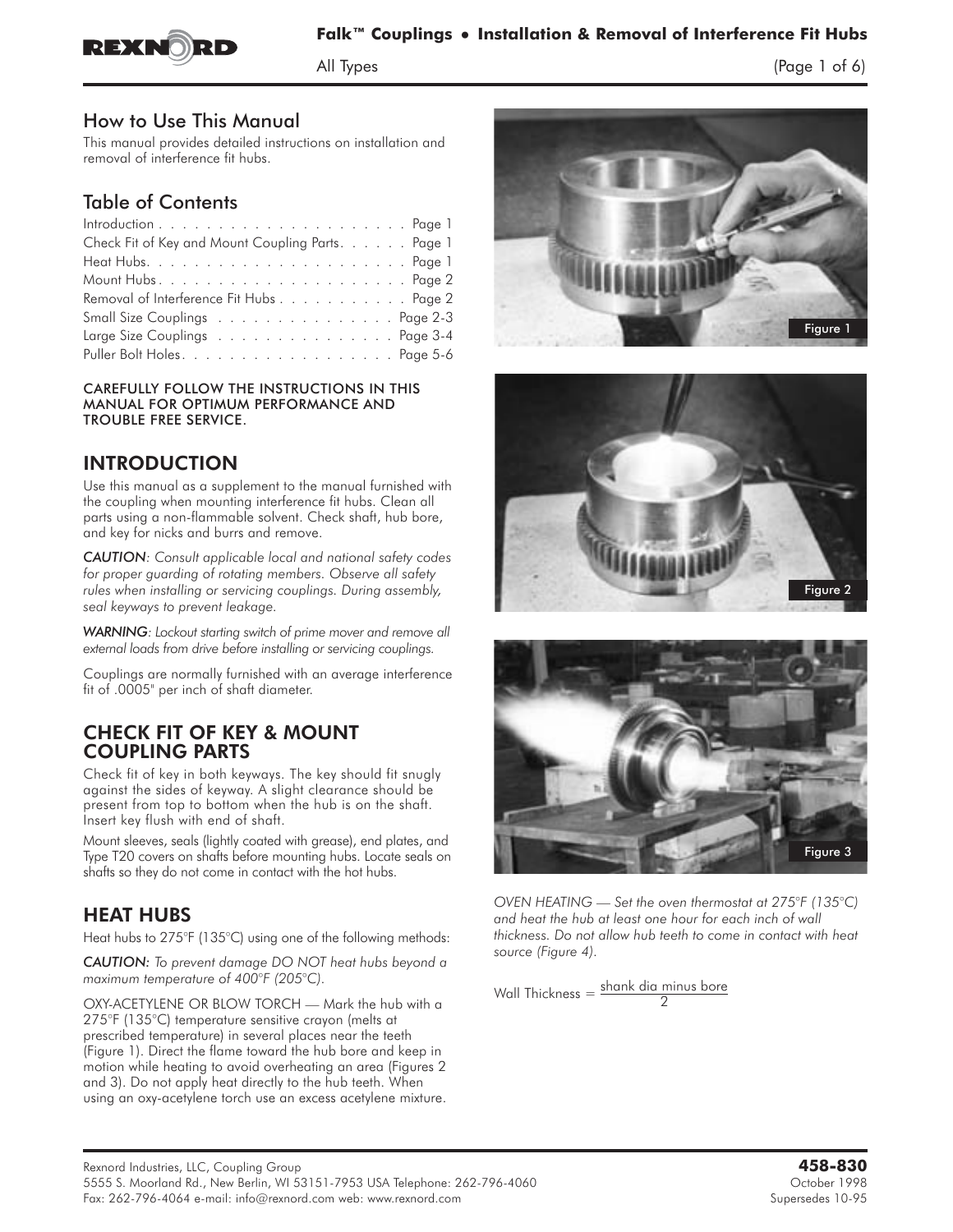#### **Installation & Removal of Interference Fit Hubs • Falk™ Couplings Falk™ Couplings**

 $\frac{1}{2}$  of  $\frac{1}{2}$  of  $\frac{1}{2}$  of  $\frac{1}{2}$  and  $\frac{1}{2}$  and  $\frac{1}{2}$  and  $\frac{1}{2}$  and  $\frac{1}{2}$  and  $\frac{1}{2}$  and  $\frac{1}{2}$  and  $\frac{1}{2}$  and  $\frac{1}{2}$  and  $\frac{1}{2}$  and  $\frac{1}{2}$  and  $\frac{1}{2}$  and  $\frac{1}{2}$  and





*WARNING: If an oil bath is used, the oil must have a flash point of 350°F (177°C) or higher. Do not rest hubs on the bottom of the container. Do not use an open flame in a combustible atmosphere or near combustible materials.*

#### **MOUNT HUBS**

Mount the hub on the shaft as quickly as possible to avoid heat loss. Make certain that position of hub teeth relative to shaft end is correct BEFORE assembling. Carefully line up bore and keyway with shaft and key and slide hub onto shaft until hub face is flush with end of shaft. If it is necessary to drive the hub into position, lightly tap with a soft brass or lead hammer. DO NOT strike hub teeth. Avoid excessive pounding which can cause damage to bearings or connected equipment. On inclined or vertical shafts hold hubs in place until the assembled position can be maintained.

**Allow the hubs to cool. Insert setscrews (if required) and tighten. Then follow alignment and assembly instructions furnished with the coupling.**

### **REMOVAL OF INTERFERENCE FIT HUBS**

#### Introduction

**The following instructions apply to all Rexnord shaft couplings with standard interference fits. Refer to the Factory if couplings were furnished as specials.**

**The illustration and photos show how heat, in conjunction with mechanical or hydraulic pullers, are used to remove interference fit coupling hubs. These applications and systems depict typical field dismounting procedures and suggested tooling.**

**In setting up similar systems to fit your operation, care must be taken to select the proper components and design to ensure appropriate integration with your operations and existing equipment. Appropriate safety measures must be used to avoid the risk of personal injury and property damage during the removal process.**

Rexnord cannot be responsible for damage or injury caused by unsafe use of hydraulic or mechanical equipment that is suggested in this manual. Contact the manufacturer of hydraulic pullers for guidance when you are in doubt as to the proper safety precautions to be taken in designing and setting up your particular application.

Select the correct procedure based on the coupling size as follows:

**SMALL SIZE COUPLINGS — Bore range of 2" to 9" and a weight range of 8 lb to 400 lb.**

**LARGE SIZE COUPLINGS — Bores over 9" and weights over 400 lb.**

### **SMALL SIZE COUPLINGS**

#### Parts Identification

**Refer to the appropriate Rexnord Service Manual(s) for parts identification and maintenance information to supplement this manual.**

#### Required Equipment

**In addition to standard mechanic's tools, the following is required:**

- **A suitable size mechanical or hydraulic puller (having 10 ton minimum capacity) with an adjusting assembly and a crosshead leg assembly (SAE Grade 8 studs required).**
- **Two rosebud torches.**
- **Metal slings.**
- **Heat resistant gloves.**
- **Fire extinguisher.**

#### Procedure

**The procedure for removing small size couplings, with a bore range of 2" to 9" and a weight range of 8 lb to 400 lb, is as follows:**

- **1. Make sure driven equipment is safely locked out.**
- **2. Work area should be free from clutter and have the proper equipment on hand.**
- **3.** Disassemble coupling and thoroughly clean hubs of grease and solvents to avoid combustion when heat is applied.
- **4. Drill and tap the face of the coupling hub for the puller leg thread size, as shown in Figure 5.**



**458-830** Rexnord Industries, LLC, Coupling Group October 1998 5555 S. Moorland Rd., New Berlin, WI 53151-7953 USA Telephone: 262-796-4060 Supersedes 10-95 Fax: 262-796-4064 e-mail: info@rexnord.com web: www.rexnord.com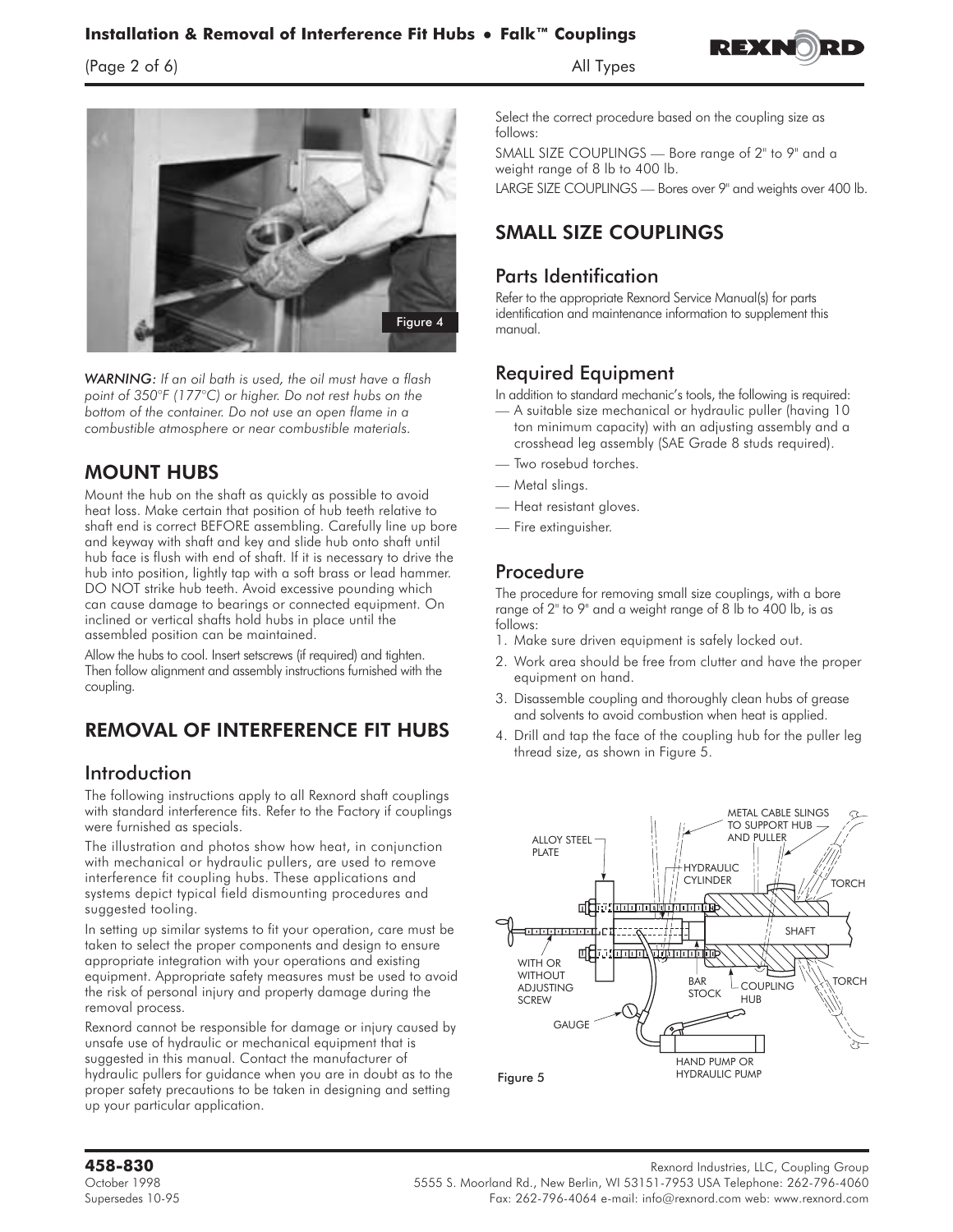

 $\frac{1}{2}$  of  $\frac{1}{2}$  of 6) of 6) of 6) or 6) or 6) or 6) or 6) or 6) or 6) or 6) or 6) or 6) or 6) or 6) or 6) or 6) or 6) or 6) or 6) or 6) or 6) or 6) or 6) or 6) or 6) or 6) or 6) or 6) or 6) or 6) or 6) or 6) or 6)

**5. Assemble puller as shown in Figure 6. Check to make sure that the puller has enough stroke to pull the hub off.**



**6. Heat the hub evenly with rosebud torch to approximately 300° to 500°F (149° to 260°C) while applying pressure, as shown in Figure 7. The temperature may be measured with a heat sensitive crayon. Avoid placing the flame directly on the hub teeth. Apply puller pressure until the hub clears the shaft as shown in Figure 8.**





#### **LARGE SIZE COUPLINGS**

#### Parts Identification

**Refer to the appropriate Rexnord Service Manual(s) for parts identification and maintenance information to supplement this manual.**

#### Required Equipment

**In addition to standard mechanic's tools, the following is required:**

- **—** A hydraulic puller (having 50 ton minimum capacity) with the required stroke, and a hand pump or an electric powered pump.
- **An alloy steel plate at least 2" thick.**
- **Two Grade 8 studs, threaded to fit puller holes in the hub and four Grade C nuts.**
- **Two rosebud torches.**
- **Metal slings.**
- **Heat resistant gloves.**
- **Fire extinguisher.**
- NOTE: A. The alloy steel plate thickness and maximum permitted pressure should be determined by a qualified individual.
	- B. It is also recommended that the pump be equipped with a pressure gauge, so the user will know how much of the capacity he is using.

#### Procedure

The procedure for removing large size couplings, with a bore range over 9" and a weight range over 400 lb, is as follows:

- 1. Make sure driven equipment is safely locked out.
- 2. Work area should be free from clutter and have the proper equipment on hand.
- 3. Disassemble the coupling and thoroughly clean hubs of grease and solvents to avoid combustion when heat is applied.
- 4. In some cases, the key will have to be drilled out to facilitate hub removal, as shown in Figure 9.

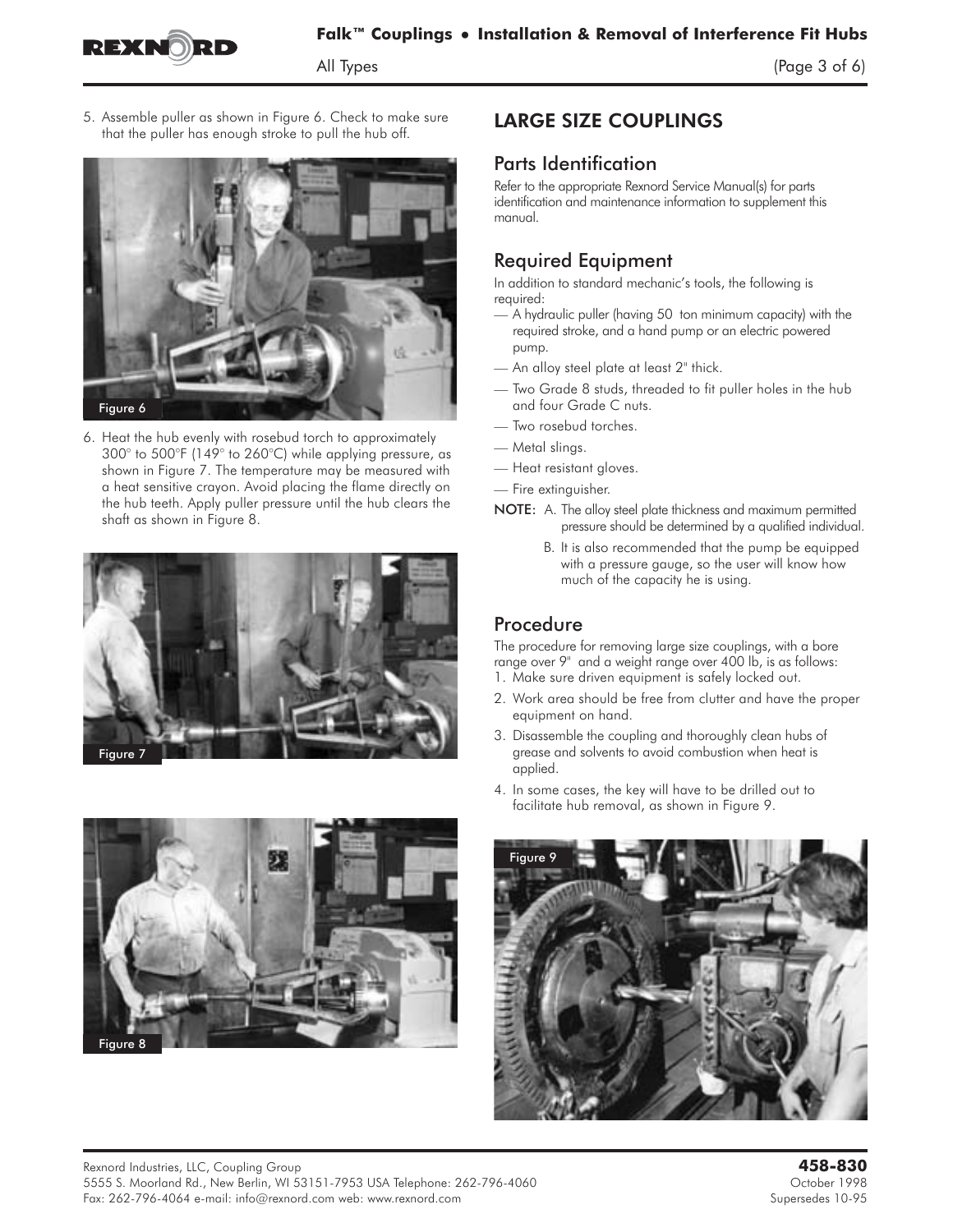## Installation & Removal of Interference Fit Hubs • Falk™ Couplings

 $\frac{1}{2}$  of  $\frac{1}{2}$  of  $\frac{1}{2}$  of  $\frac{1}{2}$  of  $\frac{1}{2}$  of  $\frac{1}{2}$  of  $\frac{1}{2}$  of  $\frac{1}{2}$  or  $\frac{1}{2}$  or  $\frac{1}{2}$  or  $\frac{1}{2}$  or  $\frac{1}{2}$  or  $\frac{1}{2}$  or  $\frac{1}{2}$  or  $\frac{1}{2}$  or  $\frac{1}{2}$  or  $\frac{1}{2}$  or





5. For hubs without puller holes, drill and tap two holes in the hub to receive the threaded stud bolts, Figure 10. Assemble the alloy tool steel plate on the threaded stud bolts as shown in Figure 11. Refer to Tables 1 thru 8 for a listing of recommended puller bolt hole sizes.



6. Position the hydraulic puller as shown in Figure 12.



7. Apply heat to the hub, using one or more rosebud torches, as shown in Figure 13. Heat should be applied evenly, until the hub reaches a temperature of 300° to 500°F (149° to 260°C). Heat-sensitive crayons or paint can be used to indicate the hub temperature. Heat the outside of the hub first, then move slowly towards the shaft. As this is being done, start applying pressure with the puller. Be patient in doing this, since the heating-pulling operation on a large hub could take 30 or more minutes. A distinct cracking sound will be heard as the hub releases from the shaft. Continue the pulling action as needed until removal is complete, making sure the hub is securely supported by the sling.

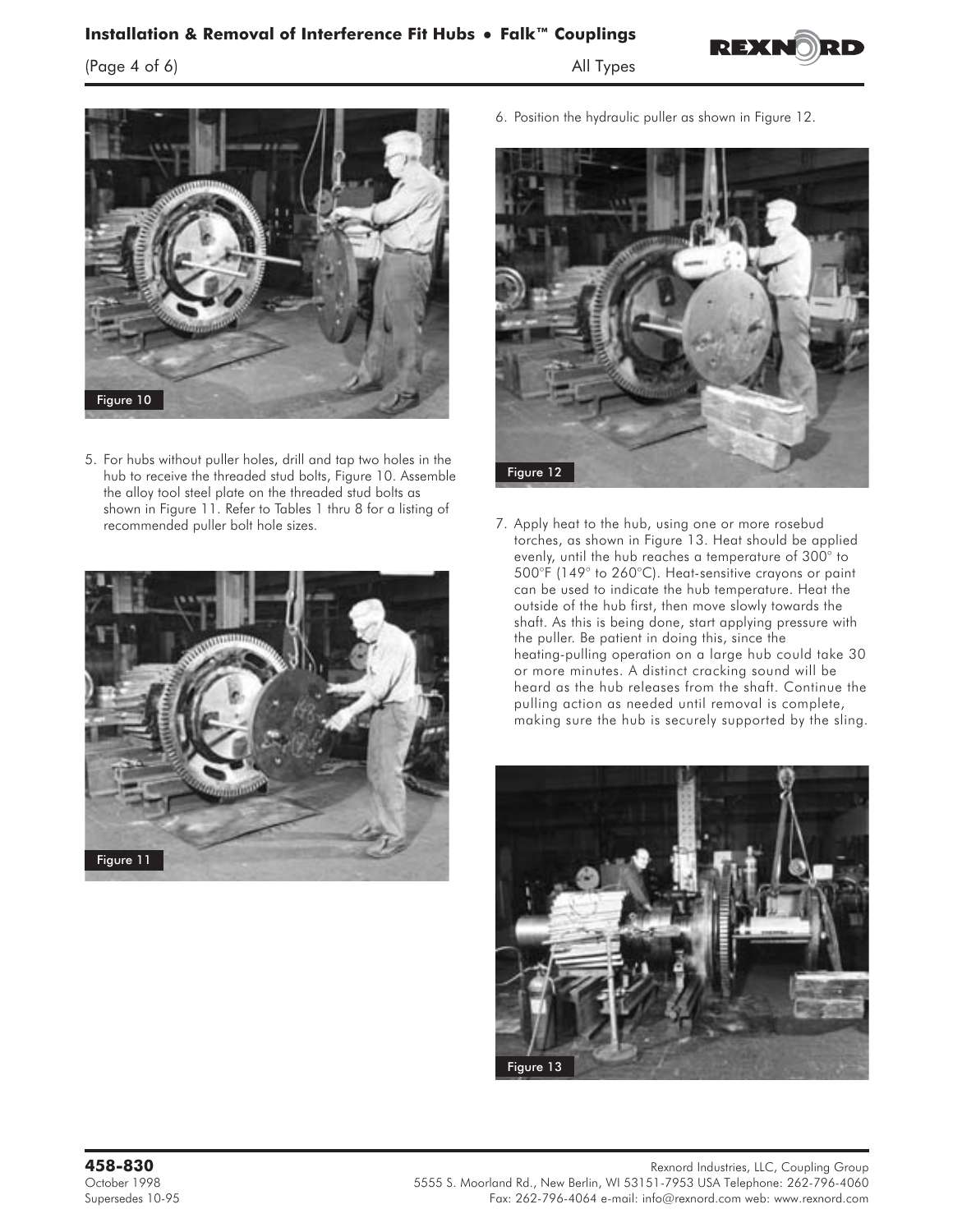$\frac{1}{2}$  and  $\frac{1}{2}$  of 6) of 6) or 6) or 6) or 6) or 6) or 6) or 6) or 6) or 6) or 6) or 6) or 6) or 6) or 6) or 6) or 6) or 6) or 6) or 6) or 6) or 6) or 6) or 6) or 6) or 6) or 6) or 6) or 6) or 6) or 6) or 6) or 6)

|                                           |                                                |                                                                                                                                     | ю                                | ,                                                                                    |
|-------------------------------------------|------------------------------------------------|-------------------------------------------------------------------------------------------------------------------------------------|----------------------------------|--------------------------------------------------------------------------------------|
| <b>COUPLING</b>                           | T-Hub                                          |                                                                                                                                     | <b>Shaft Hub</b>                 |                                                                                      |
| <b>SIZE</b>                               | B.C. $\star$                                   | Tap Size - UNC                                                                                                                      | B.C. $\star$                     | Tap Size - UNC                                                                       |
| 1020T<br>1030T<br>1040T<br>1050T          | 1.531<br>1.875<br>2.125<br>2.500               | $# 6 - 32 \times .38$<br>$# 6 - 32 \times .38$<br>$\#$ 10-24 x .38<br>$#$ 10-24 x .38                                               | 2.812<br>3.125<br>3.875<br>4.250 | $.375 - 16x$ †<br>$.375 - 16x$<br>.375-16 x $\dagger$<br>.375-16 x $\dagger$         |
| 1060T<br>1070T<br><b>1080T</b><br>1090T   | 2.875<br>3.312<br>3.937<br>4.562               | .250-20 x .38<br>.250-20 x .38<br>.250-20 x .38<br>$.3125 - 18x.44$                                                                 | 4.938<br>5.250<br>4.062<br>4.625 | $.375 - 16x$ †<br>$.375 - 16x$ †<br>$.375 - 16x.50$<br>$.375 - 16x.50$               |
| 1100T<br>1110T<br>1120T<br>1130T          | 5.250<br>5.875<br>6.625<br>7.750               | $.375 - 16x.50$<br>.4375-14 x .62<br>$.4375 - 14 \times .62$<br>$.625 - 11 \times .82$                                              | 5.750<br>6.562<br>7.500<br>8.188 | $.625 - 11 \times .82$<br>$.625 - 11 \times .82$<br>.750-10 x .94<br>$.750 - 10x.94$ |
| 1140T<br>1150T<br>1160T<br>1170T          | 9.125<br>10.375<br>11.750<br>13.250            | $.625 - 11 \times .82$<br>$.750 - 10x.94$<br>$.875 - 9 \times 1.06$<br>$1.125 - 7 \times 1.25$                                      | 9.250                            | .750-10 x .94                                                                        |
| 1180T<br>1190T<br>1200T<br>1210T          | 14.875<br>16.250<br>17.937<br>19.562           | $1.250 - 7 \times 1.50$<br>$1.500 - 6 \times 1.75$<br>$1.500 - 6 \times 1.75$<br>$1.500 - 6 \times 1.75$                            |                                  |                                                                                      |
| 1220T<br>1230T<br>1240T<br>1250T<br>1260T | 21.312<br>23.062<br>24.938<br>27.188<br>29.500 | $1.500 - 6 \times 1.75$<br>$1.500 - 6 \times 1.75$<br>$1.500 - 6 \times 1.75$<br>$1.500 - 6 \times 1.75$<br>$1.500 - 6 \times 1.75$ |                                  |                                                                                      |

### TABLE 1 — Type T Steelflex - Cooping Puller<br>Bolt Holes (2  $\omega$  180° Apart)

★ Locate Puller Bolt Holes 90° from keyway except as noted by footnote (†). † Drill and tap thru flange between existing holes. Relation to keyway may vary

## $B$ olt Holes (2  $@$  180 $^{\circ}$  Apart)

| <b>COUPLING</b> | F-Hub        |                         |  |  |
|-----------------|--------------|-------------------------|--|--|
| <b>SIZE</b>     | B.C. $\star$ | Tap Size – UNC          |  |  |
| 3F              | 1.312        | $.250 - 20x.38$         |  |  |
| 4F              | 1.562        | $.250 - 20x.38$         |  |  |
| 5F              | 1.812        | $.312 - 18 \times .50$  |  |  |
| 6F              | 2.312        | $.312 - 18 \times .50$  |  |  |
| 7F              | 2.625        | $.375 - 16x.62$         |  |  |
| 8F              | 3.250        | $.375 - 16x.62$         |  |  |
| 9F              | 3.500        | $.375 - 16x.62$         |  |  |
| 10F             | 4.062        | $.500 - 13 \times .75$  |  |  |
| 11F             | 4.437        | $.500 - 13 \times .75$  |  |  |
| 12F             | 4.750        | $.625 - 11 \times 1.00$ |  |  |
| 13F             | 5.250        | $.625 - 11 \times 1.00$ |  |  |
| 14F             | 5.750        | $.750 - 10 \times 1.12$ |  |  |
| 15F             | 6.250        | $.750 - 10 \times 1.12$ |  |  |
| 16F             | 7.125        | .750-10 x 1.12          |  |  |
| 17F             | 8.000        | $.875 - 9 \times 1.38$  |  |  |
| 18F             | 9.000        | $.875 - 9 \times 1.38$  |  |  |
| 190F            | 9.750        | $1.000 - 8 \times 1.50$ |  |  |

- Locate Puller Bolt Holes 90° from keyway.

freely.

### $\overline{B}$  Bolt Holes (2  $\overline{\omega}$  180 $\degree$  Apartl

| <b>COUPLING</b><br><b>SIZE</b> | B.C. $\star$ | Tap Size – UNC          |
|--------------------------------|--------------|-------------------------|
| 15A                            | 3.000        | $.312 - 18 \times .50$  |
| 16A                            | 3.188        | $.375 - 16 \times .62$  |
| 18A                            | 3.625        | $.375 - 16 \times .62$  |
| 21A                            | 4.375        | $.500 - 13 \times .75$  |
| 24A                            | 5.250        | $.500 - 13 \times .75$  |
| 28A                            | 6.500        | $.750 - 10 \times 1.12$ |
| 33A                            | 7.375        | $.750 - 10 \times 1.12$ |
| 39A                            | 9.125        | $1.000 - 8 \times 1.50$ |
| 46A                            | 10.500       | $1.000 - 8 \times 1.50$ |
| 53A                            | 11.750       | $1.000 - 8 \times 1.50$ |
| 62A                            | 13.500       | $1.000 - 8 \times 1.50$ |
| 72A                            | 15.500       | $1.000 - 8 \times 1.50$ |
| 85A                            | 17.000       | $1.000 - 8 \times 1.50$ |

- Locate Puller Bolt Holes 90° from keyway.

### TABLE 4 — Type WA TORUS COOPING PUIER

| <b>COUPLING</b> | No. 1 & No. 6 Hub |                         |  |
|-----------------|-------------------|-------------------------|--|
| <b>SIZE</b>     | B.C. $\star$      | Tap Size - UNC          |  |
| <b>1020WA</b>   | 2750              | $3125 - 18x44$          |  |
| 1030WA          | 3.000             | $.3125 - 18 \times .50$ |  |
| 1040WA          | 3625              | $375 - 16 \times 62$    |  |
| 1050WA          | 4.125             | $.375 - 16 \times .62$  |  |
| 1060WA          | 4.875             | $.375 - 16 \times .62$  |  |
| <b>1070WA</b>   | 5.250             | $.375 - 16 \times .62$  |  |
| 1080WA          | 6.000             | $.500 - 13 \times .88$  |  |
| 1090WA          | 7.250             | $.500 - 13 \times .88$  |  |
| 1100WA          | 8.875             | $.500 - 13 \times .88$  |  |
| 1110WA          | 8.875             | $.500 - 13 \times 1.00$ |  |
| 1120WA          | 8.750             | $.625 - 11 \times 1.12$ |  |
| 1130WA          | 9.000             | $.750 - 10 \times 1.25$ |  |
| 1140WA          | 8.875             | $.750 - 10 \times 1.30$ |  |
| 1150WA          | 9375              | $875 - 9x$ 150          |  |
| <b>1160WA</b>   | 9.875             | $.875 - 9 \times 1.50$  |  |

- Locate Puller Bolt Holes 90° from keyway.